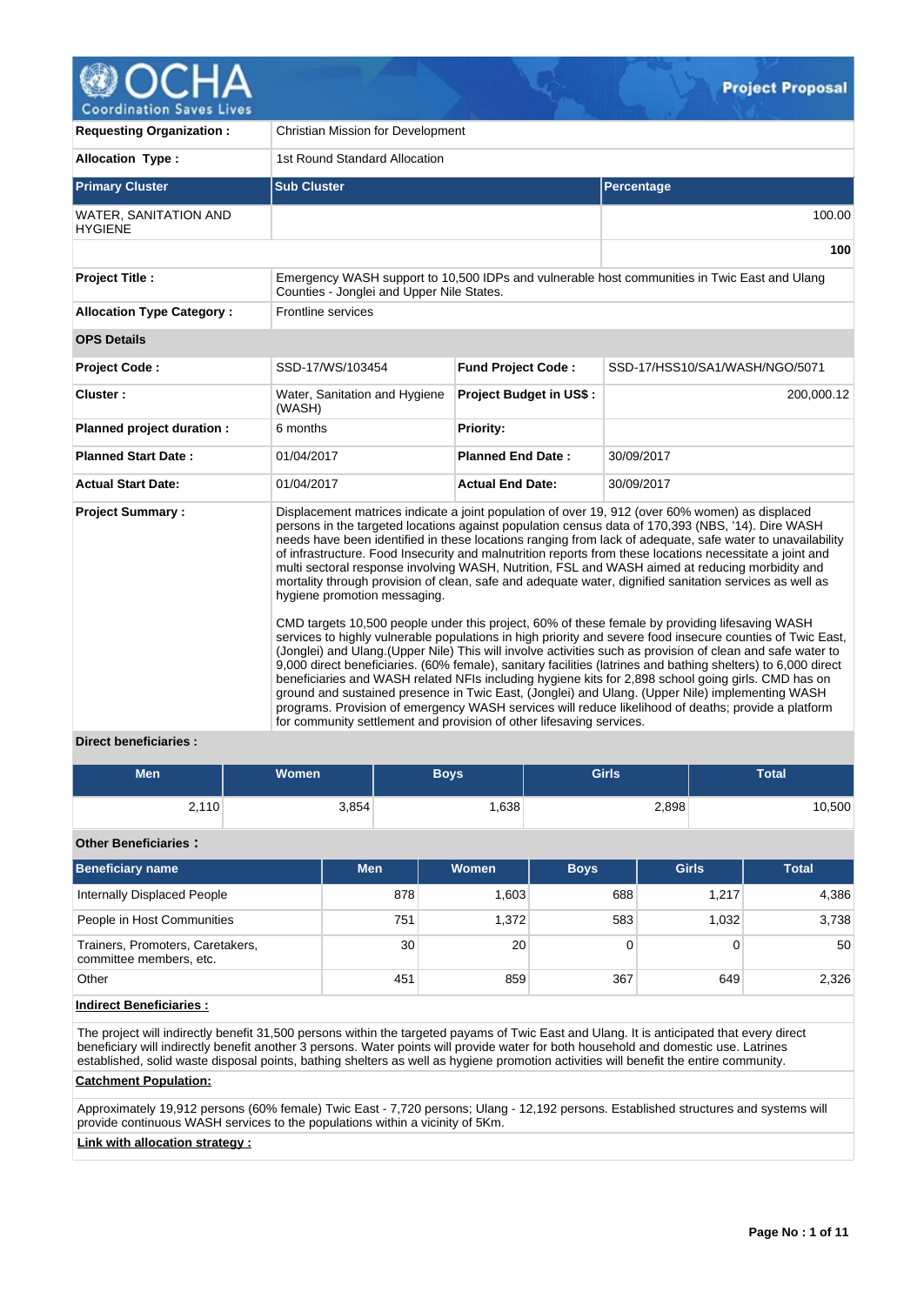In line with the allocation strategy, the project has prioritized the needs of the most vulnerable – areas with high levels of malnutrition, food insecurity and multiply displaced prolonged settlements and host communities under stress in Twic East, (Jonglei) and Ulang. (Upper Nile). The project plans to provide lifesaving emergency WASH interventions in areas with massive IDPs populations. CMD will maintain adequate static WASH service delivery in locations in Twic East (Jonglei) and Ulang. (Upper Nile); locations highly affected by severe food insecurity, malnutrition and disease.

CMD will utilize the dry season window to preposition highly needed WASH supplies in anticipation of logistical issues during the upcoming rainy season. Community involvement, engagement and participation will be the core of the project, to ensure community based approaches in delivering sustainable solutions ex. Out of camp sanitation strategy, local management and maintenance of water sources and community led hygiene promotion activities.

# **Sub-Grants to Implementing Partners :**

| <b>Partner Name</b>                                               | <b>Partner Type</b> | <b>Budget in US\$</b>       |
|-------------------------------------------------------------------|---------------------|-----------------------------|
|                                                                   |                     |                             |
| Other funding secured for the same project (to date) :            |                     |                             |
| <b>Other Funding Source</b>                                       |                     | <b>Other Funding Amount</b> |
| Online Fundraising; In kind contributions from affiiate churches. |                     | 12,000.00                   |

**12,000.00**

# **Organization focal point :**

| <b>Name</b>              | Title                     | <b>Email</b>           | <b>Phone</b>  |
|--------------------------|---------------------------|------------------------|---------------|
| Rt. Rev. Thomas Tut Gany | <b>Executive Director</b> | ed@cmdsouthsudan.org   | +211950888555 |
| Daniel Kusemererwa       | Programs Coordinator      | pc@cmdsouthsudan.org   | +211927190134 |
| Andaku Edward            | WASH Manager              | wash@cmdsouthsudan.org | +211927262266 |

# **BACKGROUND**

# **1. Humanitarian context analysis**

Internally Displaced Populations (IDPs) and host communities remain under unsafe conditions in parts of Jonglei and Upper Nile due to below threshold levels of WASH infrastructures and practices. Women and children are the most affected a trend witnessed in other thematic areas such as health, nutrition, protection and food security. (UNICEF, 2017).

The effects of multiple crises in these areas that continue unabated have resulted in multiple displacements in parts of Twic East (Jonglei) and Ulang. (Upper Nile) further negating humanitarian interventions previously executed. High levels of malnutrition and food insecurity remain the biggest threats to survival, with populations prone to diseases as a result of far below threshold conditions of living. Dire WASH needs have been identified in these locations ranging from lack of adequate, safe water to unavailability of infrastructure. Extreme pressure exerted on water points such as hand pumps due to increased caseloads in need of water for both domestic and

livelihood needs has majorly contributed to a high number of non functional boreholes and water points. Women and children bear the rigor of availing water necessitating treks; further exposing them to protection issues, with children having less time for school. Communities in this case resort to nearby unsafe water stagnant surface water to meet their domestic and hygienic needs. Lack of adequate sanitation and hygiene also contributes to massive girl child school dropout in the areas of Jonglei and Upper Nile (GESS, 2016).

1 in 5 persons in the targeted locations practices open defecation (REACH, '16) a trend likely to increase as the humanitarian situation further unfolds. Absence of appropriate latrines at household, communal and institutional level presents public health risks for populations in these areas.

Insufficient WASH needs have played a big role in the rise of water related and diarrheal diseases; further undermining efforts to reduce levels of malnutrition that are far beyond WHO GAM thresholds; a major reason for continued food insecurity. (IPC, '17). Destruction of livelihoods and a disruption of markets coupled with inflation in Jonglei and Upper Nile has further lessened opportunities of already vulnerable communities to access basic WASH supplies such as soap, PuR tablets, Hygiene Kits amongst others. Sustainable interventions through the provision of services will greatly reduce risks related to poor WASH standards.

### **2. Needs assessment**

Populations in Twic East and Ulang continue to experience dire WASH needs, coupled with high levels of food insecurity and malnutrition. IPC projections signal a likelihood of a worsening situation in the event of inadequate funding. Despite the fact that the locations are relatively stable compared to other parts of the GUN, influxes of IDPs have further put a strain on available WASH needs in these locations. Adverse weather conditions that result in flooding along the eastern plains and sobat in Jonglei and Upper Nile, conflict and multiple displacements have undermined previous gains in humanitarian responses in the sectors of WASH, health and food security. The protraction of conflict has reduced coping abilities of host and IDP populations to withstand shocks in these locations, coupled by unstable markets. The lack of safe drinking water, poor excreta disposal and poor hygiene practices has left majority of populations vulnerable to preventable water related diseases such as Cholera. Coverage by WASH partners over the last months is inadequate necessitating funding for static presence. Health and malnutrition data point to acute watery diarrhoea as one of their major causes especially among children, pregnant and lactating mothers.

Beneficiary figures have been developed in consultation with local authorities in the locations of Twic East and Ulang, alongside local catchment area population figures using data from OCHA, IOM and other partners.

# **3. Description Of Beneficiaries**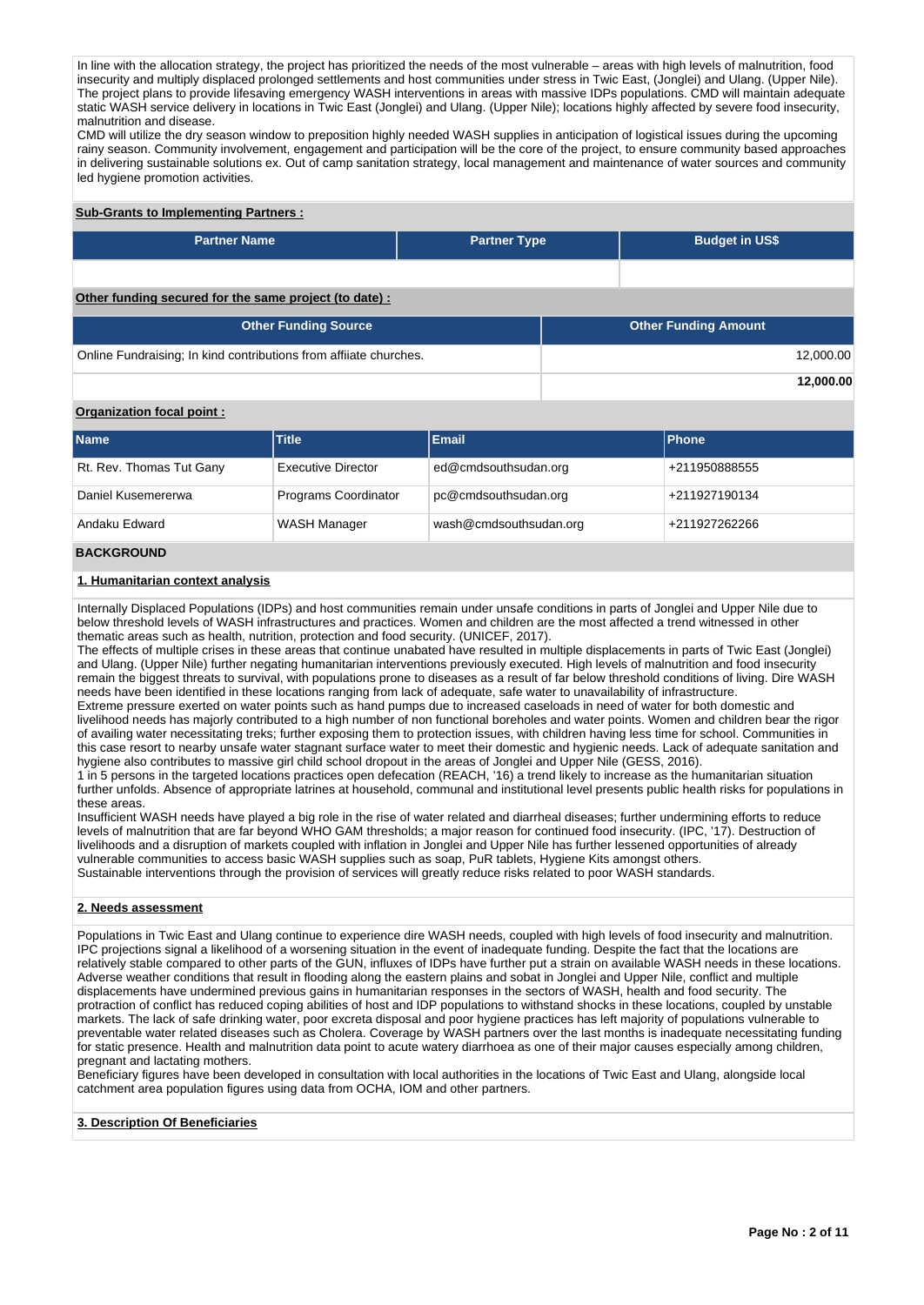CMD targets 10,500 people under this project, 60% of these female by providing lifesaving WASH services to affected populations in high priority counties of Twic East (Jonglei) and Ulang (Upper Nile). 42% of the people targeted are IDPs, 36% host communities under stress. Other groups include returnees and people with special needs. Majority of the IDPs populations targeted are multiply displaced. Water supply will mainly focus on meeting hygienic and personal needs, however reservoirs can be established at water end points to trap spillages for livestock consumption. Hygiene promotion will target mostly females; mainly to be done in an out of camp setting. Beneficiary selections have been done with participation of the local communities; data is mainly from assessments both inter-agency and in house. IPC Data, IRNAs, IOM DTM Data, RRT/RRM reports, Sit. Reps, WFP Village Assessments have all played a contributory role in identifying the most vulnerable populations. The project will seek to establish resilient solutions that are community driven and invented.

#### **4. Grant Request Justification**

The recent IPC report indicated high levels of food insecurity and malnutrition in targeted areas, a situation likely to escalate into famine in the absence of humanitarian intervention. Average GAM rates in parts of Jonglei and Upper Nile locations exceed 15%. There is a need for an integrated response in each of these areas which will include WASH support to planned nutrition and health interventions aimed at reducing morbidity and mortality through provision of clean, safe and adequate water, dignified sanitation services as well as hygiene promotion messaging. Additionally insufficient access to WASH services makes the malnourished populations more susceptible to disease outbreaks, including water borne diseases.

Recent influxes as a result of agitations have further strained already deplorable WASH conditions. The constant limitation of government capacity in these areas means that populations in many areas are dependent on the WASH services provided by the humanitarian WASH response.

More than 60% of vulnerable populations in Twic East and Ulang Counties are women and children, majority of these multiply displaced in remote, hard to reach locations. The lack of safe drinking water, inadequate excreta disposal and poor hygienic practices leave a large portion of multiply displaced populations at persistent risk of preventable water related diseases in protracted humanitarian crises. Coping abilities have been undermined by prolonged food insecurity, economic collapse and disease outbreaks. Existing WASH infrastructure in these locations are unable to provide adequate WASH services due to increased caseloads of IDPs and host communities.

There is need to maintain and increase adequate WASH service delivery in the afore mentioned locations. The dry season offers a window of opportunity to strengthen WASH interventions, preposition much needed WASH supplies and to assess areas that previously weren't accessible by CMD and partners in areas strained (such as Twic East and Ulang by long term hosting of IDPs and lack of government capacity to undertake any level of service provision.

The project will focus on more sustainable means of expanding water supply, including borehole rehabs, pump mechanic trainings. Latrines will be constructed and rehabilitated using the community based approach. The project will spearhead participatory hygiene promotion, sensitization and mobilization activities. In partnership with other actors, MHM Kits will be provided to displaced women and girls

### **5. Complementarity**

CMD has been a major player in the WASH sector in Greater Upper Nile providing much needed support to vulnerable communities. The project will seek to leverage on gains achieved especially in Ulang through continued support, potential upgrades of latrines and bathing structures into semi permanents on a case by case basis in consultation with the cluster leads. In collaboration with NRC in Twic East, Nile Hope in Ulang a comprehensive WASH response will be coordinated to identify and address needs amongst IDPs. County based coordination structures will be strengthened that will feed into State and National clusters. Lessons learnt from previous implementations will be applied; alongside key partnerships with health and nutrition actors.

#### **LOGICAL FRAMEWORK**

# **Overall project objective**

The main objective of the 6 month project is to reduce occurrence of disease and death amongst food insecure, highly malnourished vulnerable populations due to WASH related diseases by;

• providing timely access to safe and sufficient quantities of water for drinking, domestic use and hygiene purposes meeting SPHERE standards.

• providing access to appropriate and inclusive sanitation and hygiene facilities and services to vulnerable populations in Jonglei and Upper Nile States.

• Fostering behavioral change amongst vulnerable populations to mitigate WASH related disease and practice good hygiene.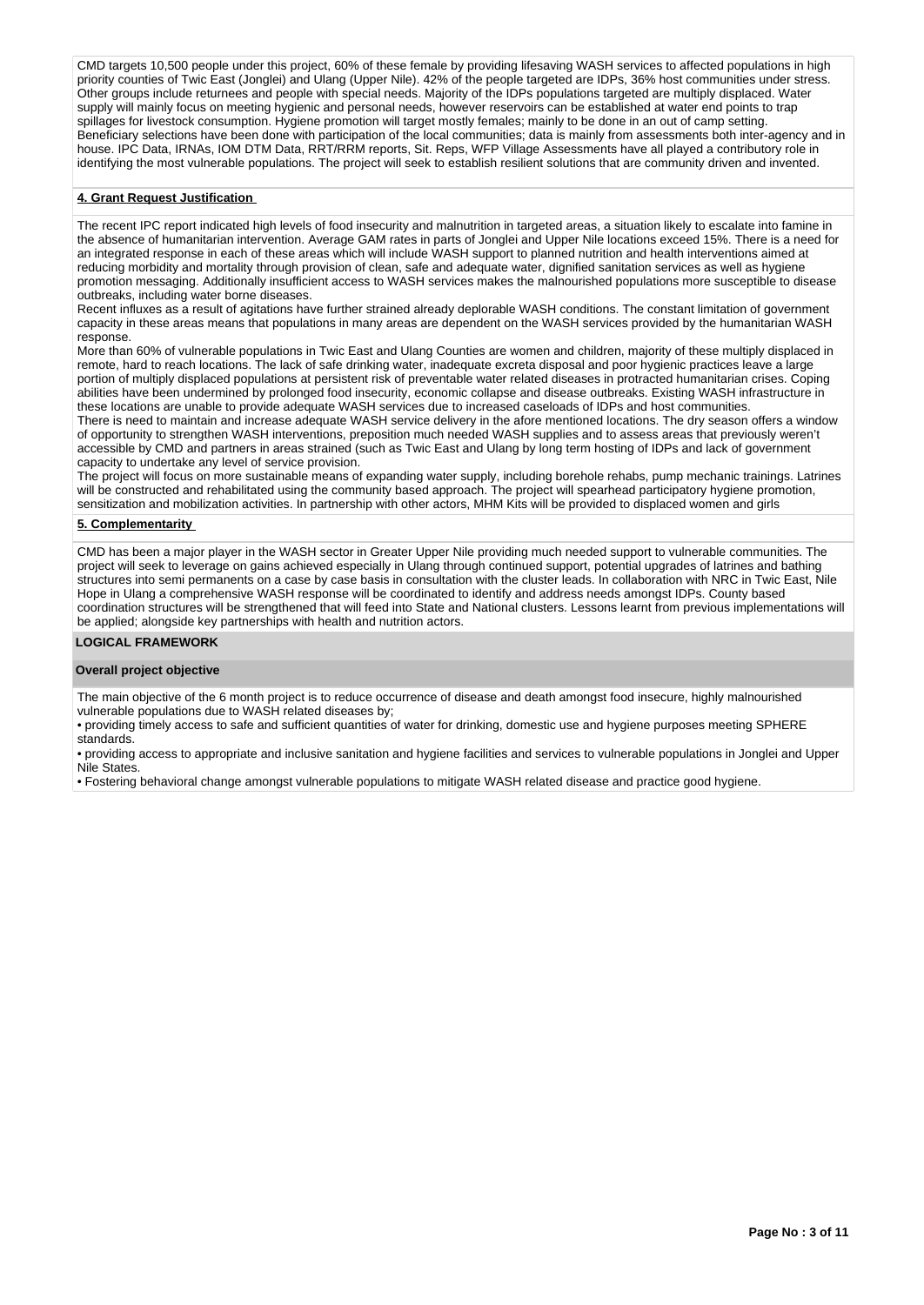| <b>WATER, SANITATION AND HYGIENE</b>                                                                                                                                                                  |                                                                                                      |                                 |  |  |  |  |  |  |  |  |
|-------------------------------------------------------------------------------------------------------------------------------------------------------------------------------------------------------|------------------------------------------------------------------------------------------------------|---------------------------------|--|--|--|--|--|--|--|--|
| <b>Cluster objectives</b>                                                                                                                                                                             | <b>Strategic Response Plan (SRP) objectives</b>                                                      | <b>Percentage of activities</b> |  |  |  |  |  |  |  |  |
| Sustain access to water, sanitation and<br>hygiene promotion services for vulnerable<br>population affected by conflict, disease<br>outbreaks, acute malnutrition and floods.                         | SO1: Save lives and alleviate the suffering of<br>those most in need of assistance and<br>protection | 40                              |  |  |  |  |  |  |  |  |
| Re-establish and improve access to water.<br>sanitation and hygiene promotion services for<br>the vulnerable population affected by conflict,<br>disease outbreaks, acute malnutrition and<br>floods. | SO1: Save lives and alleviate the suffering of<br>those most in need of assistance and<br>protection | 40                              |  |  |  |  |  |  |  |  |
| Enhance emergency WASH capacities of<br>local communities, authorities and partners.                                                                                                                  | SO3: Support at-risk communities to sustain<br>their capacity to cope with significant threats       | 20                              |  |  |  |  |  |  |  |  |

**Contribution to Cluster/Sector Objectives :** This project targets to help meet the set strategic objectives and guideline of sustained establishment, access, expansion of water, sanitation and hygiene promotion services to under-served and vulnerable population affected by conflict, floods, disease outbreaks and acute malnutrition and to enhance emergency WASH capacities of local communities to improve preparedness, resilience and response for the under-served vulnerable population affected by conflict, floods, disease outbreaks, and acute malnutrition. The project envisions engaging and consulting the community in planning WASH services to implement acceptable interventions that will be effective, long lasting and sustainable. Populations affected with malnutrition will be targeted with improved WASH services to reduce water contamination resulting to water-related disease, which is an aggravating factor to malnutrition. Through this intervention, the project will directly contribute to the achievement of WASH cluster specific objectives 1, 2 and 3.

#### **Outcome 1**

IDPS, vulnerable host communities and returnees have safe, easily accessible quantities of water for drinking, cooking, personal and domestic use

### **Output 1.1**

### **Description**

Water points established/upgraded/repaired/rehabilitated to provide clean, safe, adequate and sustainable water access and increase accessibility based on people per water point.

#### **Assumptions & Risks**

Accessibility of targeted locations, timely disbursement of project funds to facilitate the quick-start of the project activities, County Government providing adequate security in areas prone. The overall security status in country remains calm. Effectiveness of logistics between Juba and locations targeted by intervention. Airstrips always remains land-able to UNHAS flights to enable staff pay weekly/monthly visits to the project sites.

# **Indicators**

|                 |                                  |                                                               |            | <b>End cycle beneficiaries</b> |  |  |    |  |
|-----------------|----------------------------------|---------------------------------------------------------------|------------|--------------------------------|--|--|----|--|
| Code            | <b>Cluster</b>                   | Indicator                                                     | <b>Men</b> | Women Boys Girls   Target      |  |  |    |  |
| Indicator 1.1.1 | WATER, SANITATION<br>AND HYGIENE | [Frontline] Number of water points/boreholes<br>rehabilitated |            |                                |  |  | 30 |  |

**Means of Verification :** Photographic and Video Evidence, Field Monitoring Reports, IRNAs, Beneficiary feedback forms.

• Direct observations by actors, stakeholders and beneficiaries on usage.

• Progressive and activity reports by CMD and other WASH partners operating in the county.

• Photographic evidence of of usage distribution activities within the county.

• Beneficiary enumeration, registration and distribution forms

# **Activities**

# **Activity 1.1.1**

Rehabilitation/Setup of water points including hand pumps, hand dug wells

### **Output 1.2**

#### **Description**

Households supplied with WASH NFIs including PuR Tablets, Aqua Tabs, filter cloths

#### **Assumptions & Risks**

Accessibility of targeted locations, timely disbursement of project funds to facilitate the quick-start of the project activities, County Government providing adequate security in areas prone. The overall security status in country remains calm. Effectiveness of logistics between Juba and locations targeted by intervention. Airstrips always remains land-able to UNHAS flights to enable staff pay weekly/monthly visits to the project sites

# **Indicators**

|                 |                                         |                                                                                                           |            | <b>End cycle beneficiaries</b> |      |      |       |  |
|-----------------|-----------------------------------------|-----------------------------------------------------------------------------------------------------------|------------|--------------------------------|------|------|-------|--|
| Code            | <b>Cluster</b>                          | <b>Indicator</b>                                                                                          | <b>Men</b> | Women   Boys   Girls   Target  |      |      |       |  |
| Indicator 1.2.1 | <b>WATER, SANITATION</b><br>AND HYGIENE | [Frontline] Number of people provided with<br>sustained access to safe water supply [SPHERE]<br>Standard] | .809       | 3.303                          | 1.40 | 2.48 | 9.000 |  |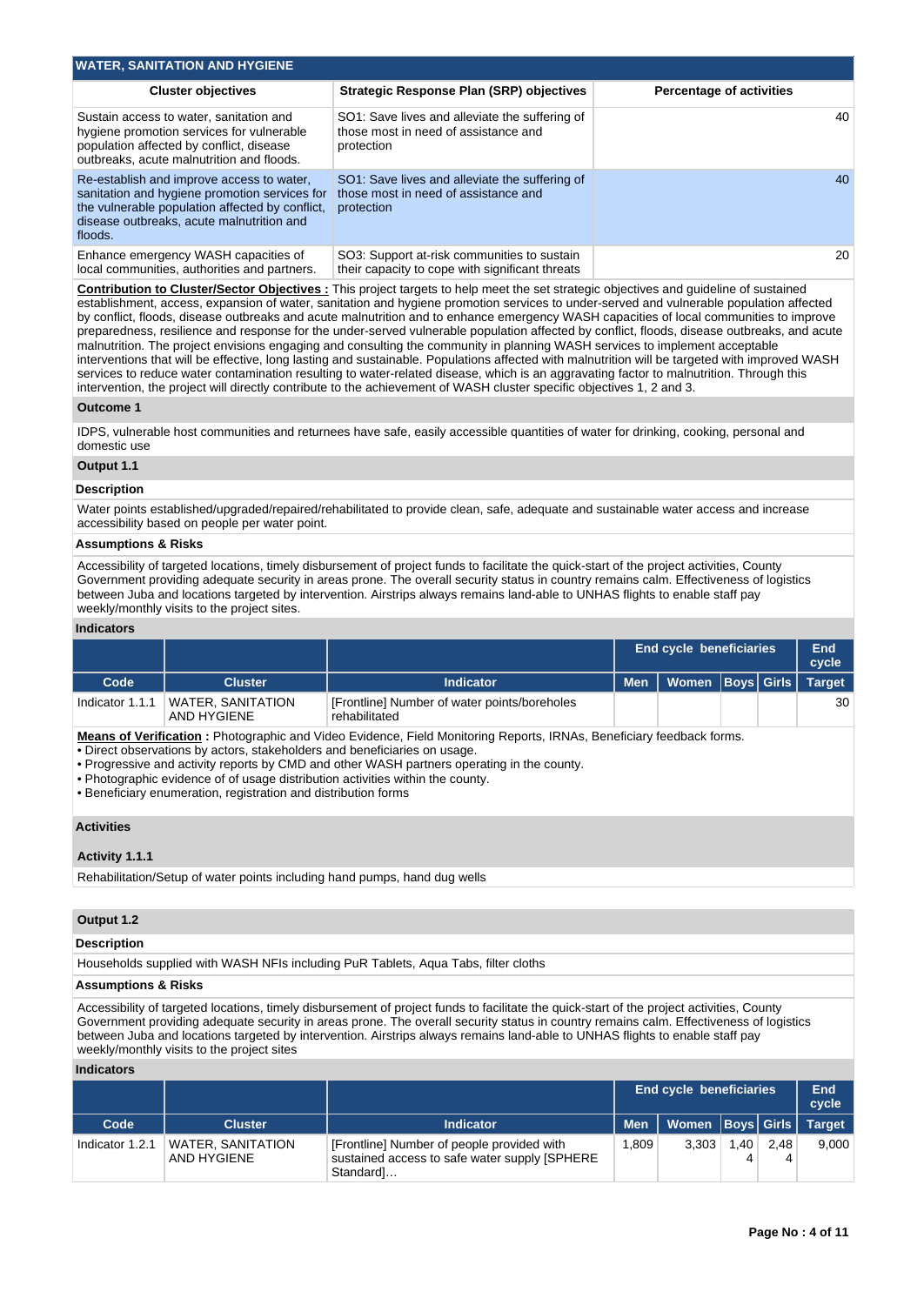#### **Means of Verification :** Photographic and Video Evidence, Field Monitoring Reports, IRNAs, Beneficiary feedback forms.

• Direct observations by actors, stakeholders and beneficiaries on usage.

- Progressive and activity reports by CMD and other WASH partners operating in the county.
- Photographic evidence of of usage distribution activities within the county.
- Beneficiary enumeration, registration and distribution forms

| Indicator 1.2.2   | <b>WATER, SANITATION</b><br>AND HYGIENE                                                                                                                                                                                                                                                                                                                                                                                                                    | [Frontline] Number of people reached with WASH<br>NFI distribution | 800 | 3.000 | 500 | 810 | 5.110 |  |  |  |
|-------------------|------------------------------------------------------------------------------------------------------------------------------------------------------------------------------------------------------------------------------------------------------------------------------------------------------------------------------------------------------------------------------------------------------------------------------------------------------------|--------------------------------------------------------------------|-----|-------|-----|-----|-------|--|--|--|
|                   | <b>Means of Verification:</b> Photographic and Video Evidence, Field Monitoring Reports, IRNAs, Beneficiary feedback forms.<br>. Direct observations by actors, stakeholders and beneficiaries on usage.<br>. Progressive and activity reports by CMD and other WASH partners operating in the county.<br>. Photographic evidence of of usage distribution activities within the county.<br>• Beneficiary enumeration, registration and distribution forms |                                                                    |     |       |     |     |       |  |  |  |
| <b>Activities</b> |                                                                                                                                                                                                                                                                                                                                                                                                                                                            |                                                                    |     |       |     |     |       |  |  |  |
| Activity 1.2.1    |                                                                                                                                                                                                                                                                                                                                                                                                                                                            |                                                                    |     |       |     |     |       |  |  |  |

Distribution of WASH NFIs, including water treatment tablets, filter cloths - Cluster recommended standards.

# **Outcome 2**

IDPs, returnees and vulnerable host communities provided with improved access to safe, sanitary, and hygienic living environment through delivery of sanitation services that are secure, sanitary, user-friendly and gender-appropriate.

# **Output 2.1**

### **Description**

Emergency safe, gender appropriate latrines, hand washing facilities and bathing shelters set up/rehabilitated

## **Assumptions & Risks**

Accessibility of targeted locations, timely disbursement of project funds to facilitate the quick-start of the project activities, County Government providing adequate security in areas prone. The overall security status in country remains calm. Effectiveness of logistics between Juba and locations targeted by intervention. Airstrips always remains land-able to UNHAS flights to enable staff pay weekly/monthly visits to the project sites

# **Indicators**

|                                                                                                                                                                                                                                                                                                                                                                                                                                                     |                                                                                                                                             |                                                                                                                                                                                                                                                                                                      | <b>End cycle beneficiaries</b> | <b>End</b><br>cycle |                   |           |               |  |
|-----------------------------------------------------------------------------------------------------------------------------------------------------------------------------------------------------------------------------------------------------------------------------------------------------------------------------------------------------------------------------------------------------------------------------------------------------|---------------------------------------------------------------------------------------------------------------------------------------------|------------------------------------------------------------------------------------------------------------------------------------------------------------------------------------------------------------------------------------------------------------------------------------------------------|--------------------------------|---------------------|-------------------|-----------|---------------|--|
| Code                                                                                                                                                                                                                                                                                                                                                                                                                                                | <b>Cluster</b>                                                                                                                              | <b>Indicator</b>                                                                                                                                                                                                                                                                                     | <b>Men</b>                     | <b>Women</b>        | <b>Boys</b> Girls |           | <b>Target</b> |  |
| Indicator 2.1.1                                                                                                                                                                                                                                                                                                                                                                                                                                     | <b>WATER, SANITATION</b><br><b>AND HYGIENE</b>                                                                                              | [Frontline] Number of people with access to<br>improved sanitation facilities                                                                                                                                                                                                                        | 1,300                          | 1,000               | 1,50<br>0         | 2,50<br>0 | 6,300         |  |
| Means of Verification: Photographic and Video Evidence, Field Monitoring Reports, IRNAs, Beneficiary feedback forms.<br>. Direct observations by actors, stakeholders and beneficiaries on usage.<br>. Progressive and activity reports by CMD and other WASH partners operating in the county.<br>. Photographic evidence of of usage distribution activities within the county.<br>· Beneficiary enumeration, registration and distribution forms |                                                                                                                                             |                                                                                                                                                                                                                                                                                                      |                                |                     |                   |           |               |  |
| Indicator 2.1.2                                                                                                                                                                                                                                                                                                                                                                                                                                     | <b>WATER, SANITATION</b><br><b>AND HYGIENE</b>                                                                                              | [Frontline] Number of new latrines<br>constructed/rehabilitated                                                                                                                                                                                                                                      |                                |                     |                   |           | 50            |  |
| Means of Verification: Photographic and Video Evidence, Field Monitoring Reports, IRNAs, Beneficiary feedback forms.<br>. Direct observations by actors, stakeholders and beneficiaries on usage.<br>. Progressive and activity reports by CMD and other WASH partners operating in the county.<br>. Photographic evidence of of usage distribution activities within the county.<br>• Beneficiary enumeration, registration and distribution forms |                                                                                                                                             |                                                                                                                                                                                                                                                                                                      |                                |                     |                   |           |               |  |
|                                                                                                                                                                                                                                                                                                                                                                                                                                                     | Indicator 2.1.3   WATER, SANITATION<br><b>AND HYGIENE</b>                                                                                   | [Frontline] Number of menstrual hygiene<br>management (MHM)/ dignity kits distributed                                                                                                                                                                                                                |                                |                     |                   |           | 5,000         |  |
|                                                                                                                                                                                                                                                                                                                                                                                                                                                     | . Direct observations by actors, stakeholders and beneficiaries on usage.<br>• Beneficiary enumeration, registration and distribution forms | Means of Verification: Photographic and Video Evidence, Field Monitoring Reports, IRNAs, Beneficiary feedback forms.<br>• Progressive and activity reports by CMD and other WASH partners operating in the county.<br>. Photographic evidence of of usage distribution activities within the county. |                                |                     |                   |           |               |  |
| <b>Activities</b>                                                                                                                                                                                                                                                                                                                                                                                                                                   |                                                                                                                                             |                                                                                                                                                                                                                                                                                                      |                                |                     |                   |           |               |  |
| Activity 2.1.1                                                                                                                                                                                                                                                                                                                                                                                                                                      |                                                                                                                                             |                                                                                                                                                                                                                                                                                                      |                                |                     |                   |           |               |  |
|                                                                                                                                                                                                                                                                                                                                                                                                                                                     |                                                                                                                                             | Establishment/Rehabs of Latrines, Hand washing facilities and bathing shelters.                                                                                                                                                                                                                      |                                |                     |                   |           |               |  |
| Activity 2.1.2                                                                                                                                                                                                                                                                                                                                                                                                                                      |                                                                                                                                             |                                                                                                                                                                                                                                                                                                      |                                |                     |                   |           |               |  |
|                                                                                                                                                                                                                                                                                                                                                                                                                                                     | Distribution of MHM Kits to adolescent girls and women.                                                                                     |                                                                                                                                                                                                                                                                                                      |                                |                     |                   |           |               |  |
| <b>Outcome 3</b>                                                                                                                                                                                                                                                                                                                                                                                                                                    |                                                                                                                                             |                                                                                                                                                                                                                                                                                                      |                                |                     |                   |           |               |  |
|                                                                                                                                                                                                                                                                                                                                                                                                                                                     |                                                                                                                                             | Communities and populations have reduced risk of WASH-related diseases, or negative impacts on nutritional status, through access to<br>improved hygienic practices as a result of hygiene promotion activities and improved coordination                                                            |                                |                     |                   |           |               |  |
| 0.44424                                                                                                                                                                                                                                                                                                                                                                                                                                             |                                                                                                                                             |                                                                                                                                                                                                                                                                                                      |                                |                     |                   |           |               |  |

#### **Output 3.1**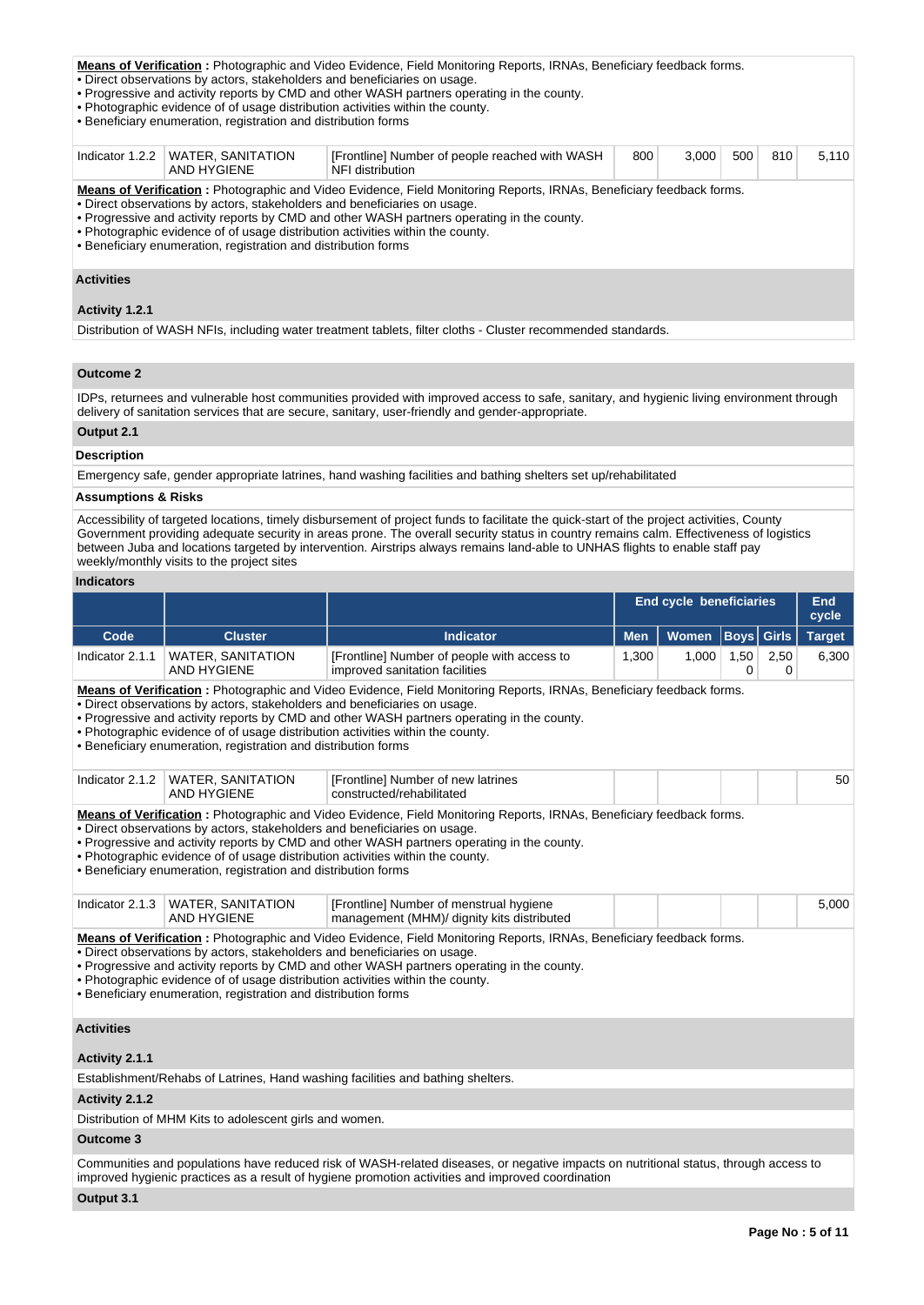# **Description**

Hygiene promotion messages, sanitation and hygiene initiatives, campaigns organized at county, payam, boma and village level.

# **Assumptions & Risks**

Accessibility of targeted locations, timely disbursement of project funds to facilitate the quick-start of the project activities, County Government providing adequate security in areas prone. The overall security status in country remains calm. Effectiveness of logistics between Juba and locations targeted by intervention. Airstrips always remains land-able to UNHAS flights to enable staff pay weekly/monthly visits to the project sites

# **Indicators**

|                                                                                                                                                                                                                                                                                                                                                                                                                                                     |                                                           |                                                                                                                                     | <b>End cycle beneficiaries</b> | <b>End</b><br>cycle |                   |           |               |  |    |
|-----------------------------------------------------------------------------------------------------------------------------------------------------------------------------------------------------------------------------------------------------------------------------------------------------------------------------------------------------------------------------------------------------------------------------------------------------|-----------------------------------------------------------|-------------------------------------------------------------------------------------------------------------------------------------|--------------------------------|---------------------|-------------------|-----------|---------------|--|----|
| Code                                                                                                                                                                                                                                                                                                                                                                                                                                                | <b>Cluster</b>                                            | <b>Indicator</b>                                                                                                                    | <b>Men</b>                     | Women               | <b>Boys</b> Girls |           | <b>Target</b> |  |    |
| Indicator 3.1.1                                                                                                                                                                                                                                                                                                                                                                                                                                     | <b>WATER, SANITATION</b><br>AND HYGIENE                   | [Frontline] Number of people reached through<br>direct and participatory hygiene promotion<br>activities                            | 1,000                          | 1,300               | 1,50<br>0         | 2,50<br>0 | 6,300         |  |    |
| Means of Verification: Photographic and Video Evidence, Field Monitoring Reports, IRNAs, Beneficiary feedback forms.<br>. Direct observations by actors, stakeholders and beneficiaries on usage.<br>. Progressive and activity reports by CMD and other WASH partners operating in the county.<br>. Photographic evidence of of usage distribution activities within the county.<br>• Beneficiary enumeration, registration and distribution forms |                                                           |                                                                                                                                     |                                |                     |                   |           |               |  |    |
|                                                                                                                                                                                                                                                                                                                                                                                                                                                     | Indicator 3.1.2   WATER, SANITATION<br><b>AND HYGIENE</b> | [Frontline] Number of community based hygiene<br>promoters trained                                                                  | 20                             | 30                  |                   |           | 50            |  |    |
| Means of Verification: Photographic and Video Evidence, Field Monitoring Reports, IRNAs, Beneficiary feedback forms.<br>. Direct observations by actors, stakeholders and beneficiaries on usage.<br>. Progressive and activity reports by CMD and other WASH partners operating in the county.<br>. Photographic evidence of of usage distribution activities within the county.<br>• Beneficiary enumeration, registration and distribution forms |                                                           |                                                                                                                                     |                                |                     |                   |           |               |  |    |
| Indicator 3.1.3                                                                                                                                                                                                                                                                                                                                                                                                                                     | <b>WATER, SANITATION</b><br><b>AND HYGIENE</b>            | [Frontline] Number of hand washing facilities<br>constructed/rehabilitated                                                          |                                |                     |                   |           |               |  | 30 |
|                                                                                                                                                                                                                                                                                                                                                                                                                                                     |                                                           | <b>Means of Verification</b> : Photos of work done during and after completion; midterm and final reports; and physical observation |                                |                     |                   |           |               |  |    |
| <b>Activities</b>                                                                                                                                                                                                                                                                                                                                                                                                                                   |                                                           |                                                                                                                                     |                                |                     |                   |           |               |  |    |
| Activity 3.1.1                                                                                                                                                                                                                                                                                                                                                                                                                                      |                                                           |                                                                                                                                     |                                |                     |                   |           |               |  |    |
| Training of Hygiene promoters                                                                                                                                                                                                                                                                                                                                                                                                                       |                                                           |                                                                                                                                     |                                |                     |                   |           |               |  |    |
| Activity 3.1.2                                                                                                                                                                                                                                                                                                                                                                                                                                      |                                                           |                                                                                                                                     |                                |                     |                   |           |               |  |    |
|                                                                                                                                                                                                                                                                                                                                                                                                                                                     |                                                           | Community participatory hygiene promotion activities in payams of targeted locations especially highly densely populated IDP sites. |                                |                     |                   |           |               |  |    |
| Activity 3.1.3                                                                                                                                                                                                                                                                                                                                                                                                                                      |                                                           |                                                                                                                                     |                                |                     |                   |           |               |  |    |
|                                                                                                                                                                                                                                                                                                                                                                                                                                                     |                                                           | County level coordination gatherings organized, and fed into the state and country cluster systems.                                 |                                |                     |                   |           |               |  |    |
| Activity 3.1.4                                                                                                                                                                                                                                                                                                                                                                                                                                      |                                                           |                                                                                                                                     |                                |                     |                   |           |               |  |    |
|                                                                                                                                                                                                                                                                                                                                                                                                                                                     |                                                           | Monitoring and evaluation of project activities carried out in coordination with cluster leads and TS.                              |                                |                     |                   |           |               |  |    |
| <b>Additional Targets:</b>                                                                                                                                                                                                                                                                                                                                                                                                                          |                                                           |                                                                                                                                     |                                |                     |                   |           |               |  |    |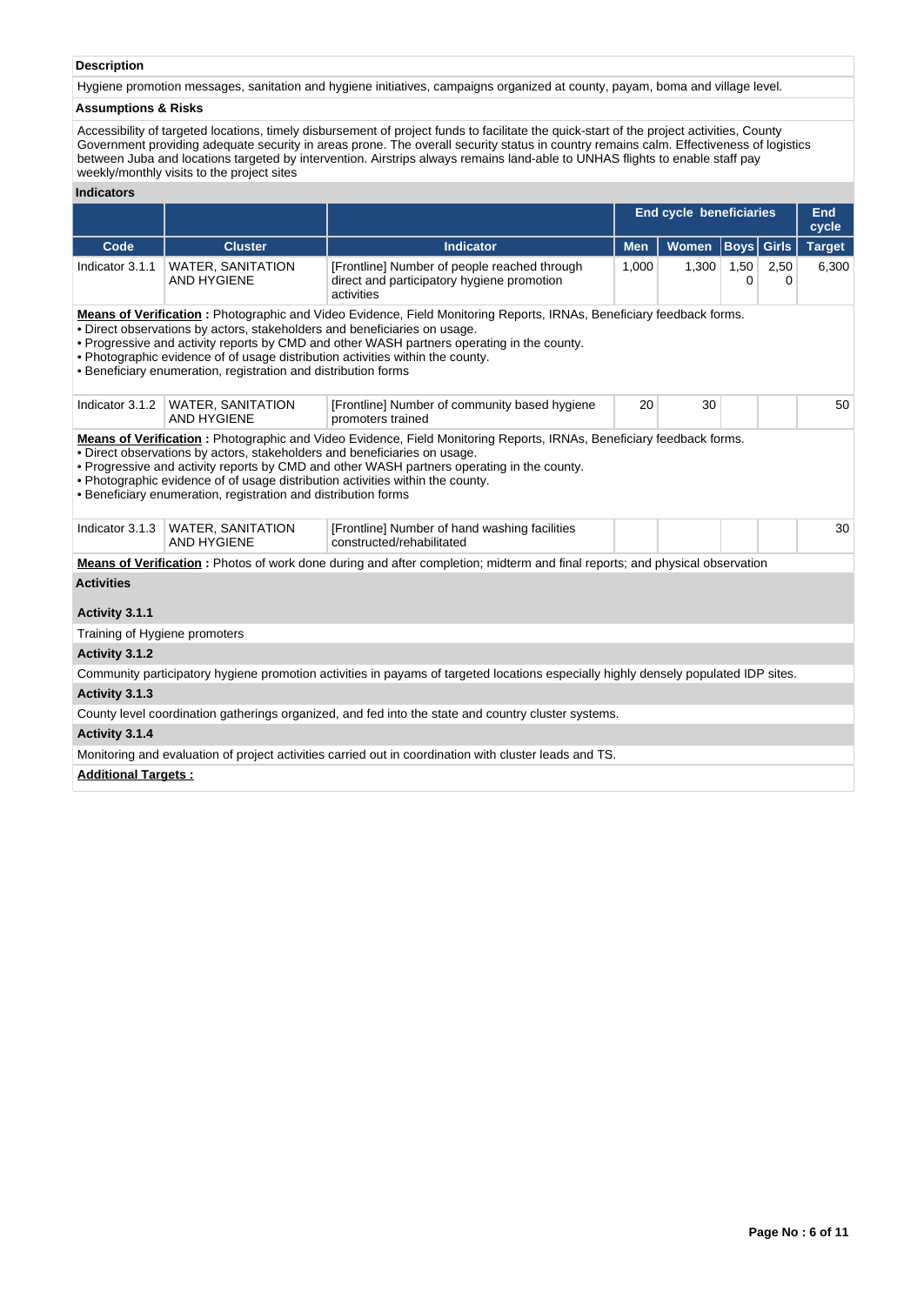# **Monitoring & Reporting plan**

CMD will work closely with the cluster and SSHF TS monitoring team to ensure quality and timely project delivery. The project will have a dedicated Monitoring and Reporting personnel; who will develop a monitoring and reporting plan to use during the lifespan of the project. The plan includes alignment with the cluster M&E standards, using approved tools and indicators. The monitoring plan will be used to collect and analyze data for strengthening management of the project. At the field level, regular monitoring visits conducted by CMD Juba and state level based staff will use cluster-approved systems to measure progress against the work plan and towards achieving the desired results and project objectives as planned. CMD M & E will share the monitoring field report quarterly. Data collected from field visits will be used to report to the cluster on a monthly basis, with additional narrative and financial reports provided to SSHF as per contractual requirements. Cluster recommended reporting lines will be fully adhered to such as 5W matrices. Community participation in project monitoring and evaluation will be done which will involve utilization of single sex focus groups, same age peer group discussions to obtain accurate feedback from beneficiaries as an accountability mechanisms aimed at implementing lessons learnt and avoid repetition of implementation short falls in coming/ongoing projects.

To further complement and strengthen the monitoring and evaluation of activities, CMD will conduct a mid-term review meeting with stakeholders, particularly those from the targeted community, but also including county-level authorities and other agencies operating in the area. The review will involve not only stakeholders related to the WASH component of the exercise, but also those related to Nutrition, Health, and protection to ensure that a comprehensive approach is maintained for addressing the needs of the most vulnerable. Lessons learnt from the project will be documented and shared with stakeholders to increase the impact of future interventions.

#### **Workplan**

| <b>Activity description</b>                                                                                                                            | Year | 1 |  |   | 5        | 6            |              | 8 | 9            |  |  |
|--------------------------------------------------------------------------------------------------------------------------------------------------------|------|---|--|---|----------|--------------|--------------|---|--------------|--|--|
| Activity 1.1.1: Rehabilitation/Setup of water points including hand pumps, hand dug<br>wells                                                           | 2017 |   |  | X | X        | $\mathsf{X}$ |              | X | X            |  |  |
| Activity 1.2.1: Distribution of WASH NFIs, including water treatment tablets, filter<br>cloths - Cluster recommended standards.                        | 2017 |   |  |   | X        |              | X            |   | X            |  |  |
| Activity 2.1.1: Establishment/Rehabs of Latrines, Hand washing facilities and<br>bathing shelters.                                                     | 2017 |   |  | X | X        |              | X            |   |              |  |  |
| Activity 2.1.2: Distribution of MHM Kits to adolescent girls and women.                                                                                | 2017 |   |  |   | Χ        |              | X            |   | X            |  |  |
| Activity 3.1.1: Training of Hygiene promoters                                                                                                          | 2017 |   |  | X |          |              | x            |   |              |  |  |
| Activity 3.1.2: Community participatory hygiene promotion activities in payams of<br>targeted locations especially highly densely populated IDP sites. | 2017 |   |  | X |          | X            |              | X |              |  |  |
| Activity 3.1.3: County level coordination gatherings organized, and fed into the<br>state and country cluster systems.                                 | 2017 |   |  | X | $\times$ | $\mathsf{X}$ | $\mathsf{X}$ | X | $\mathsf{x}$ |  |  |
| Activity 3.1.4: Monitoring and evaluation of project activities carried out in<br>coordination with cluster leads and TS.                              | 2017 |   |  | X |          | X            |              | x |              |  |  |

#### **OTHER INFO**

# **Accountability to Affected Populations**

We emphasise transparency in project implementation by directly involving the community in every stage of the project to ensure clear understanding of objectives of the project, expectations and stakeholders. CMD has incorporated the Commitments on Accountability to Affected Populations (CAAP) into all relevant statements, policies and operational guidelines including incorporating them in staff inductions. CMD ensures facilitation of the provision of feedback from affected people on the services. Suggestion boxes will be fixed at all CMD field offices to maximize on inputs from communities. Information will be available to local communities in local languages; Teams are recruited with attention to a balance of women and men, cultural diversity and age. Staff, volunteers and consultants, both national and international, are provided with adequate and timely inductions, briefings, and clear reporting lines that promote positive organisational behaviours and enable staff to understand their responsibilities, work objectives, organisational values, accountability

commitments, key policies and local context. CMD works with partners and other stakeholders to ensure the needs of the most vulnerable are addressed.

# **Implementation Plan**

Stakeholder project orientations are planned once agreements are signed, to map out expectations, timelines and lessons learnt. The project will be carried out through the direct engagement of key project staff, such as the Field Coordinators, WASH Managers, Field Officers and Community Mobilisers and yet will achieve this in collaboration with local authorities in Twic East and Ulang Counties. The project will commence immediately after approval of allocation from TS/UNDP.

CMD will engage expertise from lead WASH agencies within the states.(UNICEF, IOM) CMD's on ground presence in Twic East and Ulang is unaffected by the recent crisis due to the fact that 98% of our staff are indigenous staff from the areas of intervention. To ensure the maximum impact of the intervention, CMD will strengthen existing structures and on-going WASH activities. Project implementation will cut across other thematic areas such as Health and Nutrition with activities such as health and nutrition messaging incorporated into activities. CMD will implement each stage of the project in collaboration with these stakeholders and aim to include representatives from all stakeholders in training and capacity building components.

### **Coordination with other Organizations in project area**

| Name of the organization           | Areas/activities of collaboration and rationale |
|------------------------------------|-------------------------------------------------|
| Norwegian Refugee Council(NRC)     | WASH response coordination in Twic East.        |
| Twic East County Health Department | Health surveillance Data.                       |
| GOAL                               | Health and Nutrition Data in Ulang County       |
| NILE HOPE                          | WASH response coordination in Ulang             |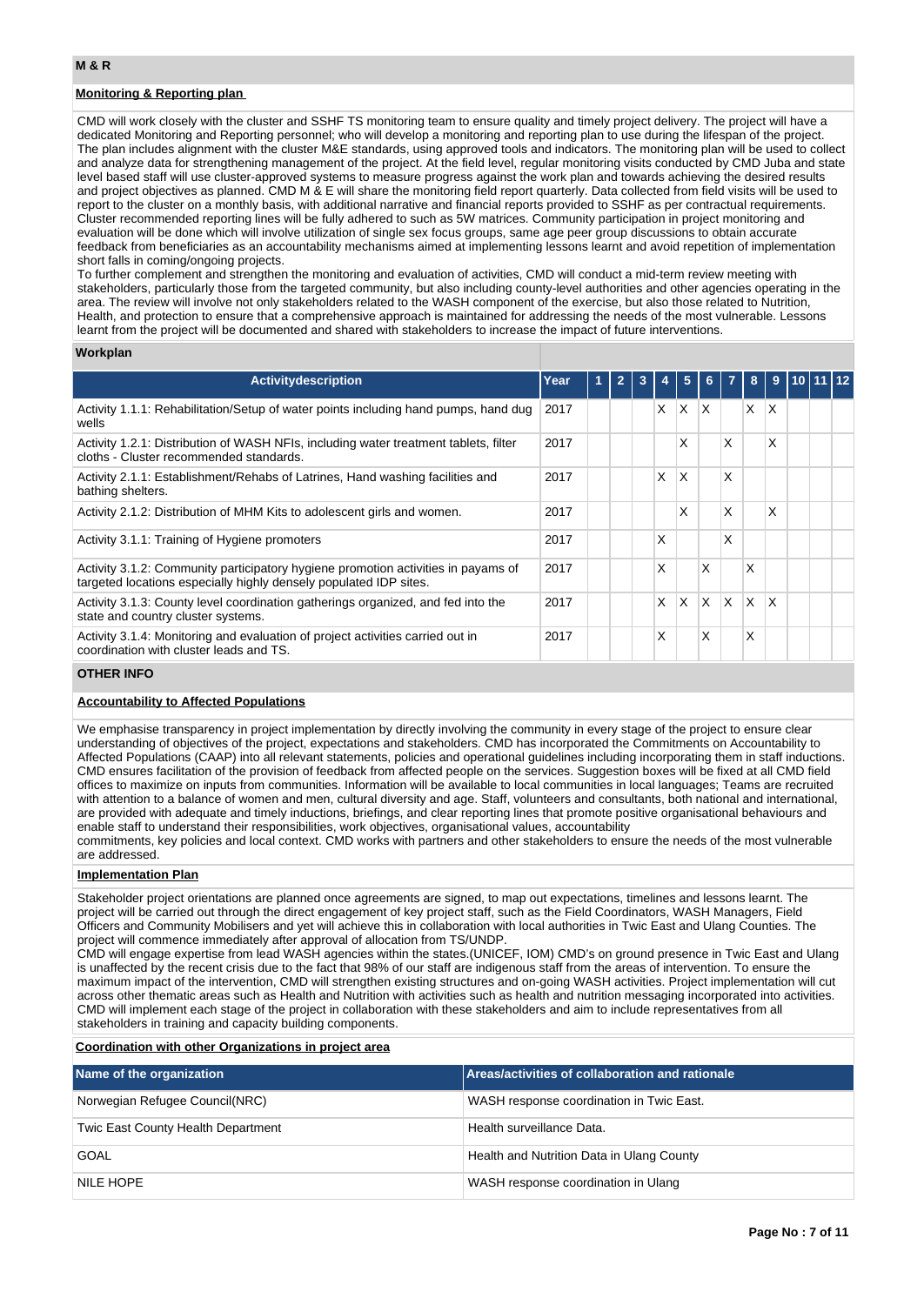A+: Neutral Impact on environment with mitigation or enhancement

### **Gender Marker Of The Project**

2a-The project is designed to contribute significantly to gender equality

#### **Justify Chosen Gender Marker Code**

The project has been designed with the needs of all groups factored in. The needs of Boys, Girls, Men and Women have been analysed across the project cycle. A gender analysis is included in the project's needs assessment and is reflected in the project's activities and the project outcomes. Gender mainstreaming in project design will promote the flow of gender equality into implementation, monitoring and evaluation. Women and girls are affected by inadequate WASH services more than men and boys. Women and girls bear the rigor of availing water in the home. Reducing collection time minimizes protection risks to women while collecting water. It also means an increase in time spent on other productive activities. Women spending more time with their children will most likely reduce the impacts of malnutrition and likelihood of disease outbreak, as well as improve the overall health of their households. In order to achieve a globally standard WASH response, CMD will:

• Analyze and take into consideration-gendered division of tasks within households and communities and the different needs of women, men, girls and boys in water provision, sanitation and hygiene.

• Consult girls and women at all stages of the WASH project, particularly about the location and the design of water points, showers and toilets in order to reduce time spent waiting and collecting water and to mitigate incidences of violence. Ensure that evaluation and translation teams include female staff.

• Encourage an equal representation of women and men in the committees and in trainings so that all users have an equal mastery of WASH facilities. Involve boys and men in hygiene maintenance and in hygiene programs.

• Separate the blocks of latrines and showers respecting a ratio of six latrines and shower stalls for women to four for men; doors will be lockable from the inside; female and male facilities shall be indicated by a pictograms

• Respond to the specific hygiene needs of menstruating girls and women with the construction of special washing facilities and through provision of female hygiene kits

# **Protection Mainstreaming**

Guidelines on protection mainstreaming have been adopted by CMD, with capacity received from the ProCAP traiinngs. Firstly the "Do No Harm" principle has been factored. From the initial stages of conceptualizing a project, to hiring staff, acquiring materials, implementation, CMD will examine the potential negative and positive impact of programming decisions on the conflict context; while ensuring expectations are not overly raised and considering who conducts the project activities with ethnic safety in mind. Some of the concepts will need to be introduced carefully or be addressed in smaller groups or individually. Tools and inputs that could later be used as weapons such as pangas and knives will not be provided to the communities. Safety and dignity of beneficiaries will be prioritised; female beneficiaries will be provided with appropriate hygiene and dignity kits. WASH infrastructure will be gender and protectively appropriate; lockable and fitted with lights. The project will seek to strengthen and support self protection and will work in collaboration with protection actors such as Intersos. The project will seek to analyze dividers and sources of tensions between groups; analyze connectors between groups and across groups and consider implicit ethical messages associated with the project. In working with the local authorities, CMD has analyzed the risks and opportunities linked to engaging with government dynamically, in view of the conflict analysis and regular informal monitoring of the context

#### **Country Specific Information**

# **Safety and Security**

Twic East lies in the government controlled area while Ulang is under SPLA IO forces. The areas have remained relatively stable; a contributory factor to the high case load of IDPs in these locations. The areas are accessible and landable by both fixed winged crafts and helicopters and are on UNHASS regular schedules. CMD works with local authorities and communities in every humanitarian intervention; with 90% of our staff hailing from the areas of intervention as a safety policy. Staff are given security training - before deployment to the field locations and are accommodated within humanitarian premises in the field locations.

Ethnical considerations for the deployment of International staff are upheld in relation to security advise from the NGO forum, UNDSS and other partners.

#### **Access**

CMD has on ground presence in each of these locations; in Ulang centre and Panyagor. (Twic East). Community structures ensure continuity in the unlikelihood event of insecurity. These areas have landable airstrips as well as river transport upon assurances of safety.

#### **BUDGET**

| Code | <b>Budget Line Description</b>                                             |   | D / S Quantity Unit | cost                  | <b>Duration</b><br><b>Recurran</b><br>ce | $\frac{9}{6}$<br>charged<br>to CHF | <b>Total Cost</b> |
|------|----------------------------------------------------------------------------|---|---------------------|-----------------------|------------------------------------------|------------------------------------|-------------------|
|      | <b>Staff and Other Personnel Costs</b>                                     |   |                     |                       |                                          |                                    |                   |
| 1.1  | WASH Program Manager (100%)                                                | D |                     | $1 \mid 2,440$<br>.00 | 6                                        | 100.00                             | 14,640.00         |
|      | Roving Capacity, Juba, Bor, Malakal, Field Locations; 85% time on project. |   |                     |                       |                                          |                                    |                   |
| 1.2  | WASH Officers (2) 1 per location                                           | D | 2 <sup>1</sup>      | 732.0<br>0            | 6                                        | 100.00                             | 8,784.00          |
|      | Field Based, 100% time on project                                          |   |                     |                       |                                          |                                    |                   |
| 1.3  | Executive Director                                                         | S | 1 <sup>1</sup>      | 4,500<br>.00          | 6                                        | 15.00                              | 4,050.00          |
|      | Juba, Bor, Malakal. 20% time on project                                    |   |                     |                       |                                          |                                    |                   |
| 1.4  | Programs Coordinator                                                       | D | $\mathbf{1}$        | 4,000<br>.00          | 6                                        | 20.00                              | 4,800.00          |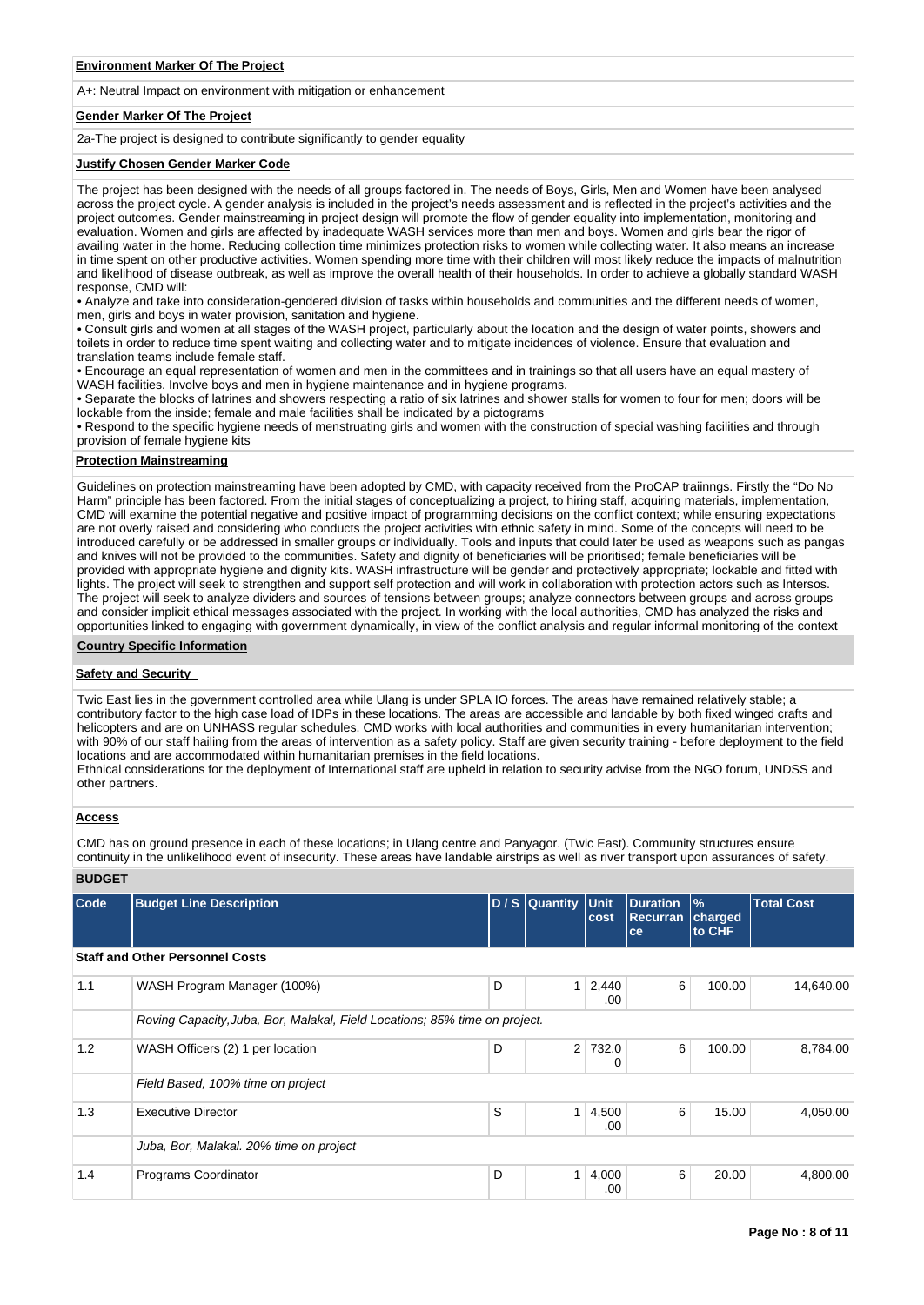|         | Juba, Bor, Malakal. 20% time on project                                                                              |   |                |                       |   |        |           |
|---------|----------------------------------------------------------------------------------------------------------------------|---|----------------|-----------------------|---|--------|-----------|
| 1.5     | <b>Field Coordinator</b>                                                                                             | D |                | 1 2,000<br>.00        | 6 | 20.00  | 2,400.00  |
|         | Juba, Bor, Malakal. 20% time on project                                                                              |   |                |                       |   |        |           |
| 1.6     | M & E Officer                                                                                                        | S |                | $1 \mid 2,000$<br>.00 | 6 | 20.00  | 2,400.00  |
|         | Juba, Bor, Malakal. 30% time on project                                                                              |   |                |                       |   |        |           |
| 1.7     | Finance Manager                                                                                                      | S |                | $1 \mid 2,000$<br>.00 | 6 | 46.00  | 5,520.00  |
|         | Juba based; 30% time on project                                                                                      |   |                |                       |   |        |           |
| 1.8     | Logistics Manager                                                                                                    | S |                | $2 \mid 1,500$<br>.00 | 6 | 30.00  | 5,400.00  |
|         | Juba based; 30% contribution to the project.                                                                         |   |                |                       |   |        |           |
| 1.9     | Community Mobiliser's (2) 1 per county                                                                               | D |                | $2 \mid 300.0$<br>0   | 6 | 100.00 | 3,600.00  |
|         | Field office based, 100% time on project.                                                                            |   |                |                       |   |        |           |
| 1.10    | Office Support Staff (2 Guards)                                                                                      | D |                | $2 \mid 271.0$<br>0   | 6 | 100.00 | 3,252.00  |
|         | Field office based, 100% time on project.                                                                            |   |                |                       |   |        |           |
|         | <b>Section Total</b>                                                                                                 |   |                |                       |   |        | 54,846.00 |
|         | Supplies, Commodities, Materials                                                                                     |   |                |                       |   |        |           |
| 2.1     | India Mark II Hand Pump fast moving spare kits                                                                       | D | 0              | 0.00                  | 6 | 100.00 | 0.00      |
|         | To Be Obtained from WASH Core Pipeline - QTY to be determined by UNICEF/IOM Pipeline Managers.                       |   |                |                       |   |        |           |
| $2.2\,$ | Iron Sheets/Timber, Nails, Tool kits.                                                                                | D |                | 500 44.00             | 1 | 100.00 | 22,000.00 |
|         | Purchased from local markets - to upgrade facilities on a case by case basis.                                        |   |                |                       |   |        |           |
| 2.3     | Latrine Digging Kits                                                                                                 |   | 0              | 0.00                  | 6 | 100.00 | 0.00      |
|         | To Be Obtained from WASH Core Pipeline - QTY to be determined by UNICEF/IOM Pipeline Managers.                       |   |                |                       |   |        |           |
| 2.4     | <b>Filter Cloths</b>                                                                                                 |   | 0              | 0.00                  | 6 | 100.00 | 0.00      |
|         | To Be Obtained from WASH Core Pipeline - QTY to be determined by UNICEF/IOM Pipeline Managers.                       |   |                |                       |   |        |           |
| 2.5     | <b>Tarpaulins/Plastic Sheets</b>                                                                                     |   | 0              | 0.00                  | 6 | 100.00 | 0.00      |
|         | To Be Obtained from WASH Core Pipeline - QTY to be determined by UNICEF/IOM Pipeline Managers.                       |   |                |                       |   |        |           |
| 2.6     | WASH NFIs (Including PuR tablets, Standard Hygiene and<br>Dignity Kits                                               |   | 0              | 0.00                  | 6 | 100.00 | 0.00      |
|         | To Be Obtained from WASH Core Pipeline - QTY to be determined by UNICEF/IOM Pipeline Managers.                       |   |                |                       |   |        |           |
| 2.7     | <b>Latrine Slabs</b>                                                                                                 |   | 0              | 0.00                  | 6 | 100.00 | 0.00      |
|         | To Be Obtained from WASH Core Pipeline - QTY to be determined by UNICEF/IOM Pipeline Managers.                       |   |                |                       |   |        |           |
| 2.8     | Transportation Costs from main Hubs (Juba / Bor or Malakal)<br>to field locations                                    | D |                | 3 6,200<br>.00        | 1 | 100.00 | 18,600.00 |
|         | Charter flights from (Juba / Bor or Malakal) to field locations - Ulang and Twic East Counties. 6,200 USD per flight |   |                |                       |   |        |           |
| 2.9     | Distribution costs for WASH and Dignity Kits                                                                         | D |                | 2 500.0<br>0          | 2 | 100.00 | 2,000.00  |
|         | Includes Transportation, Distribution and PDM exercises                                                              |   |                |                       |   |        |           |
| 2.10    | Local Coordination, transportation costs within payams and<br>bomas targeted.                                        | D | 1 <sup>1</sup> | 1,200<br>.00          | 6 | 50.00  | 3,600.00  |
|         | Fuel, vehicle hire and maintenance costs - Includes use of locally available means such as manual labour             |   |                |                       |   |        |           |
| 2.11    | Hygiene Promotion and awareness campaigns                                                                            | D |                | $2 \mid 300.0$<br>0   | 6 | 100.00 | 3,600.00  |
|         | Community led campaigns on a monthly basis - in each of the 2 locations                                              |   |                |                       |   |        |           |
| 2.12    | Training of WASH service providers                                                                                   | D |                | 50 35.00              | 2 | 100.00 | 3,500.00  |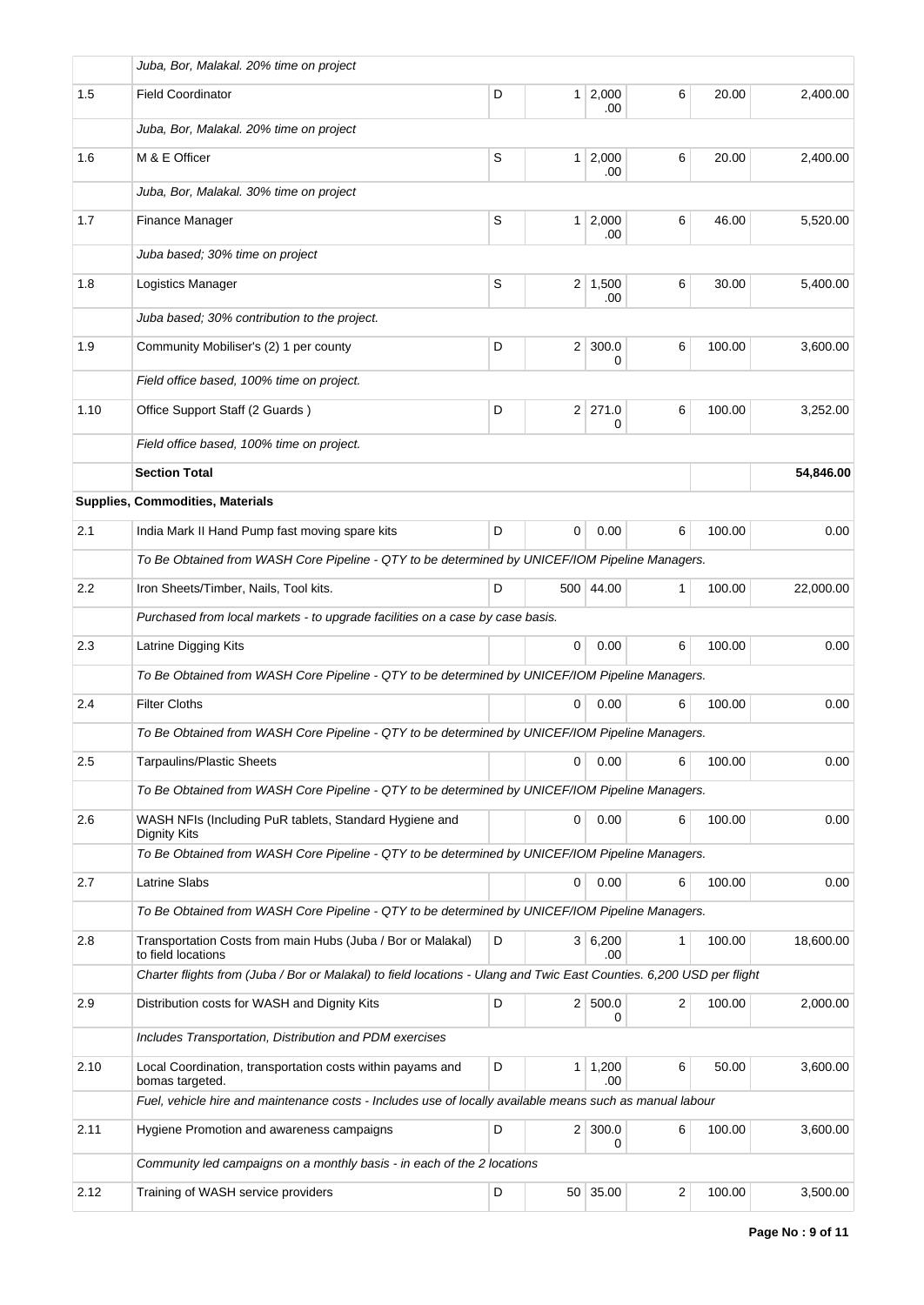|                   | Training and rapid orientation of service providers in Twic East and Ulang (50/county). Include WMCs, HPs, Pump Mechanics<br>and Community volunteers. Include transportation, refreshments, allowances, IEC materials and certification |   |                |                       |              |        |            |
|-------------------|------------------------------------------------------------------------------------------------------------------------------------------------------------------------------------------------------------------------------------------|---|----------------|-----------------------|--------------|--------|------------|
|                   | <b>Section Total</b>                                                                                                                                                                                                                     |   |                |                       |              |        | 53,300.00  |
|                   | <b>Contractual Services</b>                                                                                                                                                                                                              |   |                |                       |              |        |            |
| 4.1               | Non functional water point rehabs/repairs                                                                                                                                                                                                | D |                | 30 600.0<br>0         | 1            | 100.00 | 18,000.00  |
|                   | Borehole Rehabs in Twic East and Ulang Counties                                                                                                                                                                                          |   |                |                       |              |        |            |
| 4.2               | Bathing shelters / hand-washing facilities set-up                                                                                                                                                                                        | D | 30             | 300.0<br>0            | $\mathbf{1}$ | 100.00 | 9,000.00   |
|                   | 30 bathing shelters / hand-washing facilities set-up for use in the public domains / places.                                                                                                                                             |   |                |                       |              |        |            |
| 4.3               | Latrines and bathing facilities Setups/Rehabs through<br>community participation.                                                                                                                                                        | D |                | 50 500.0<br>0         | 1            | 100.00 | 25,000.00  |
|                   | 50 Latrines setups/rehabs using semi - permanent materials                                                                                                                                                                               |   |                |                       |              |        |            |
|                   | <b>Section Total</b>                                                                                                                                                                                                                     |   |                |                       |              |        | 52,000.00  |
| <b>Travel</b>     |                                                                                                                                                                                                                                          |   |                |                       |              |        |            |
| 5.1               | In - Country flights (CES and GUN) - UNHASS                                                                                                                                                                                              | D |                | 2   600.0<br>0        | 6            | 100.00 | 7,200.00   |
|                   | In - Country flights (CES and GUN) - UNHASS(2 returns/month each at \$600                                                                                                                                                                |   |                |                       |              |        |            |
| 5.2               | <b>Staff Per Diems</b>                                                                                                                                                                                                                   | D | 4              | 100.0<br>$\Omega$     | 6            | 100.00 | 2,400.00   |
|                   | SPD for Juba, Bor, Malakal and field based staff directly involved in project implementation.                                                                                                                                            |   |                |                       |              |        |            |
|                   | <b>Section Total</b>                                                                                                                                                                                                                     |   |                |                       |              |        | 9,600.00   |
|                   | <b>General Operating and Other Direct Costs</b>                                                                                                                                                                                          |   |                |                       |              |        |            |
| 7.1               | <b>Office Rent</b>                                                                                                                                                                                                                       | D | 1 <sup>1</sup> | 1,200<br>.00          | 6            | 25.00  | 1,800.00   |
|                   | Office Rent for Juba and Field Offices                                                                                                                                                                                                   |   |                |                       |              |        |            |
| 7.2               | Monthly internet subscription                                                                                                                                                                                                            | D |                | 1   1,600<br>.00      | 6            | 25.00  | 2,400.00   |
|                   | Monthly internet subscription - 3 offices supported 25%                                                                                                                                                                                  |   |                |                       |              |        |            |
| 7.3               | Office Maintenance and running costs                                                                                                                                                                                                     | D |                | $1 \mid 1,600$<br>.00 | 6            | 25.00  | 2,400.00   |
|                   | Juba and Field Office Maintenance and running costs - 25% cost on WASH project.                                                                                                                                                          |   |                |                       |              |        |            |
| 7.4               | Visibility and Signage                                                                                                                                                                                                                   | D |                | 1   1,600<br>.00      | 1            | 100.00 | 1,600.00   |
|                   | Visibility and Signage - Twic East and Ulang                                                                                                                                                                                             |   |                |                       |              |        |            |
| 7.5               | Standard Office Equipment - Mobile Kit for Twic East                                                                                                                                                                                     | D |                | $1 \mid 5,268$<br>.00 | 1            | 100.00 | 5,268.00   |
|                   | Including Tables 868 USD; Chairs 800 USD; 2 Laptops 3,100 USD; and 1 Printer 500.                                                                                                                                                        |   |                |                       |              |        |            |
| 7.6               | Bank charges                                                                                                                                                                                                                             | D |                | $1 \mid 3,702$<br>.00 | 1            | 100.00 | 3,702.00   |
|                   | 2% of total project budget.                                                                                                                                                                                                              |   |                |                       |              |        |            |
|                   | <b>Section Total</b>                                                                                                                                                                                                                     |   |                |                       |              |        | 17,170.00  |
| <b>SubTotal</b>   |                                                                                                                                                                                                                                          |   | 694.00         |                       |              |        | 186,916.00 |
| <b>Direct</b>     |                                                                                                                                                                                                                                          |   |                |                       |              |        | 169,546.00 |
| Support           |                                                                                                                                                                                                                                          |   |                |                       |              |        | 17,370.00  |
| <b>PSC Cost</b>   |                                                                                                                                                                                                                                          |   |                |                       |              |        |            |
|                   | <b>PSC Cost Percent</b>                                                                                                                                                                                                                  |   |                |                       |              |        | 7.00       |
| <b>PSC Amount</b> |                                                                                                                                                                                                                                          |   |                |                       |              |        | 13,084.12  |
| <b>Total Cost</b> |                                                                                                                                                                                                                                          |   |                |                       |              |        | 200,000.12 |